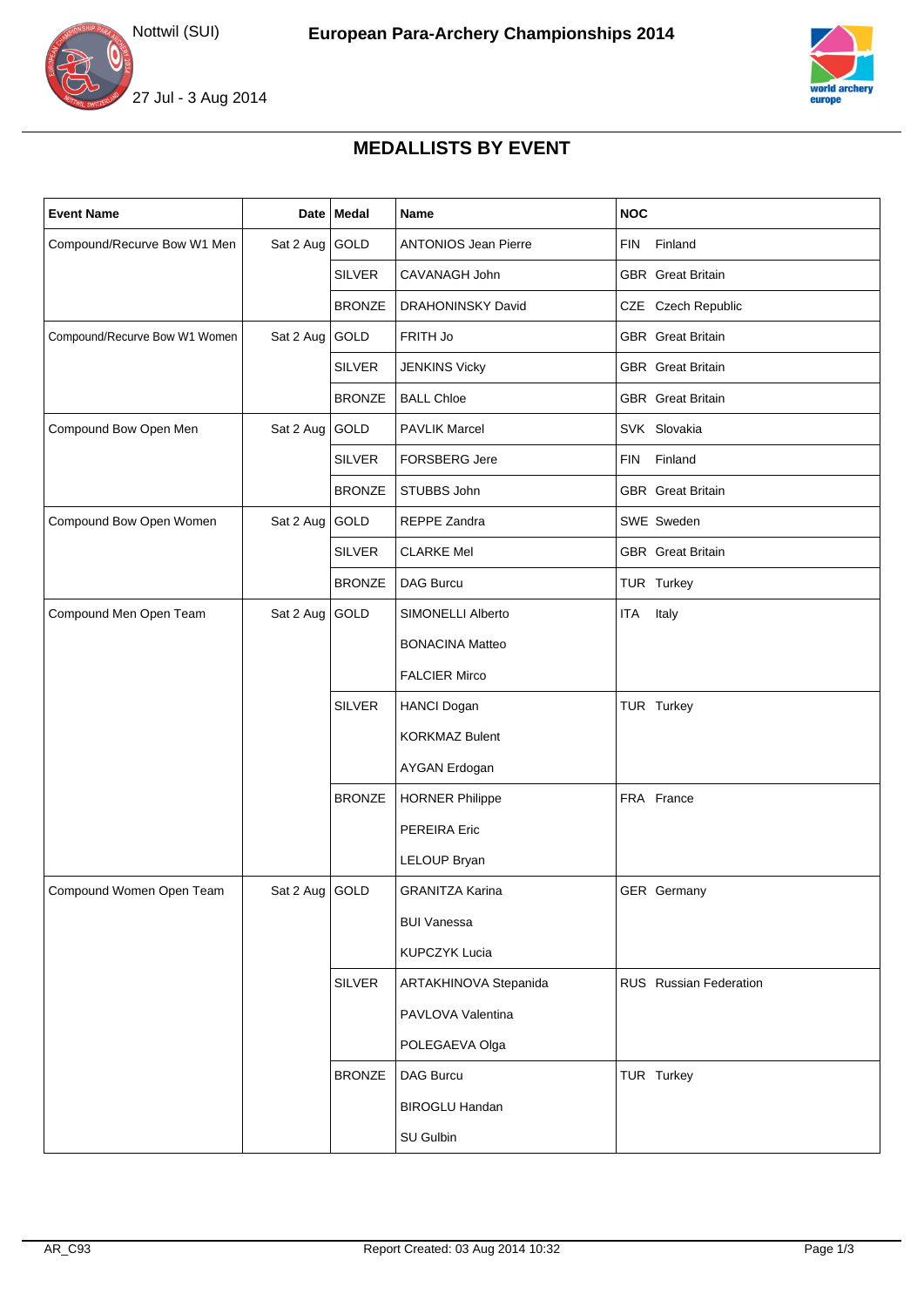





## **MEDALLISTS BY EVENT**

| <b>Event Name</b>       |                  | Date Medal    | Name                       | <b>NOC</b>               |
|-------------------------|------------------|---------------|----------------------------|--------------------------|
| Compound Mixed Team     | Sat 2 Aug GOLD   |               | <b>DAG Burcu</b>           | TUR Turkey               |
|                         |                  |               | <b>HANCI Dogan</b>         |                          |
|                         |                  | <b>SILVER</b> | ARTAKHINOVA Stepanida      | RUS Russian Federation   |
|                         |                  |               | <b>ZUBAR Aleksander</b>    |                          |
|                         |                  | <b>BRONZE</b> | <b>CLARKE Mel</b>          | <b>GBR</b> Great Britain |
|                         |                  |               | STUBBS John                |                          |
| Recurve Bow Open Men    | Sun 3 Aug GOLD   |               | TSYDENDORZHIEV Bato        | RUS Russian Federation   |
|                         |                  | <b>SILVER</b> | <b>GILBERT Stephane</b>    | FRA France               |
|                         |                  | <b>BRONZE</b> | <b>ERARIO Alessandro</b>   | <b>ITA</b><br>Italy      |
| Recurve Bow Open Women  | Sun 3 Aug GOLD   |               | MIJNO Elisabetta           | ITA Italy                |
|                         |                  | <b>SILVER</b> | OLSZEWSKA Milena           | POL Poland               |
|                         |                  | <b>BRONZE</b> | <b>BARANTSEVA Svetlana</b> | RUS Russian Federation   |
| Recurve Men Open Team   | Sun 3 Aug        | GOLD          | PHILLIPS David             | <b>GBR</b> Great Britain |
|                         |                  |               | POWEL Simon                |                          |
|                         |                  |               | <b>BROWNE Paul</b>         |                          |
|                         |                  | <b>SILVER</b> | <b>TSYDENDORZHIEV Bato</b> | RUS Russian Federation   |
|                         |                  |               | ZAYPAEV Anton              |                          |
|                         |                  |               | <b>OCHUR Ruslan</b>        |                          |
|                         |                  | <b>BRONZE</b> | <b>ERARIO Alessandro</b>   | Italy<br><b>ITA</b>      |
|                         |                  |               | <b>LUVISETTO Ezio</b>      |                          |
|                         |                  |               | AIROLDI Roberto            |                          |
| Recurve Women Open Team | Sun 3 Aug   GOLD |               | MIJNO Elisabetta           | ITA Italy                |
|                         |                  |               | ROSADA Annalisa            |                          |
|                         |                  |               | FLORENO Veronica           |                          |
|                         |                  | <b>SILVER</b> | <b>BARANTSEVA Svetlana</b> | RUS Russian Federation   |
|                         |                  |               | SIDORENKO Margarita        |                          |
|                         |                  |               | <b>BATOROVA Irina</b>      |                          |
|                         |                  | <b>BRONZE</b> | <b>EROGLU Merve Nur</b>    | TUR Turkey               |
|                         |                  |               | <b>BAYAR Hatice</b>        |                          |
|                         |                  |               | <b>KALAY Ozlem</b>         |                          |